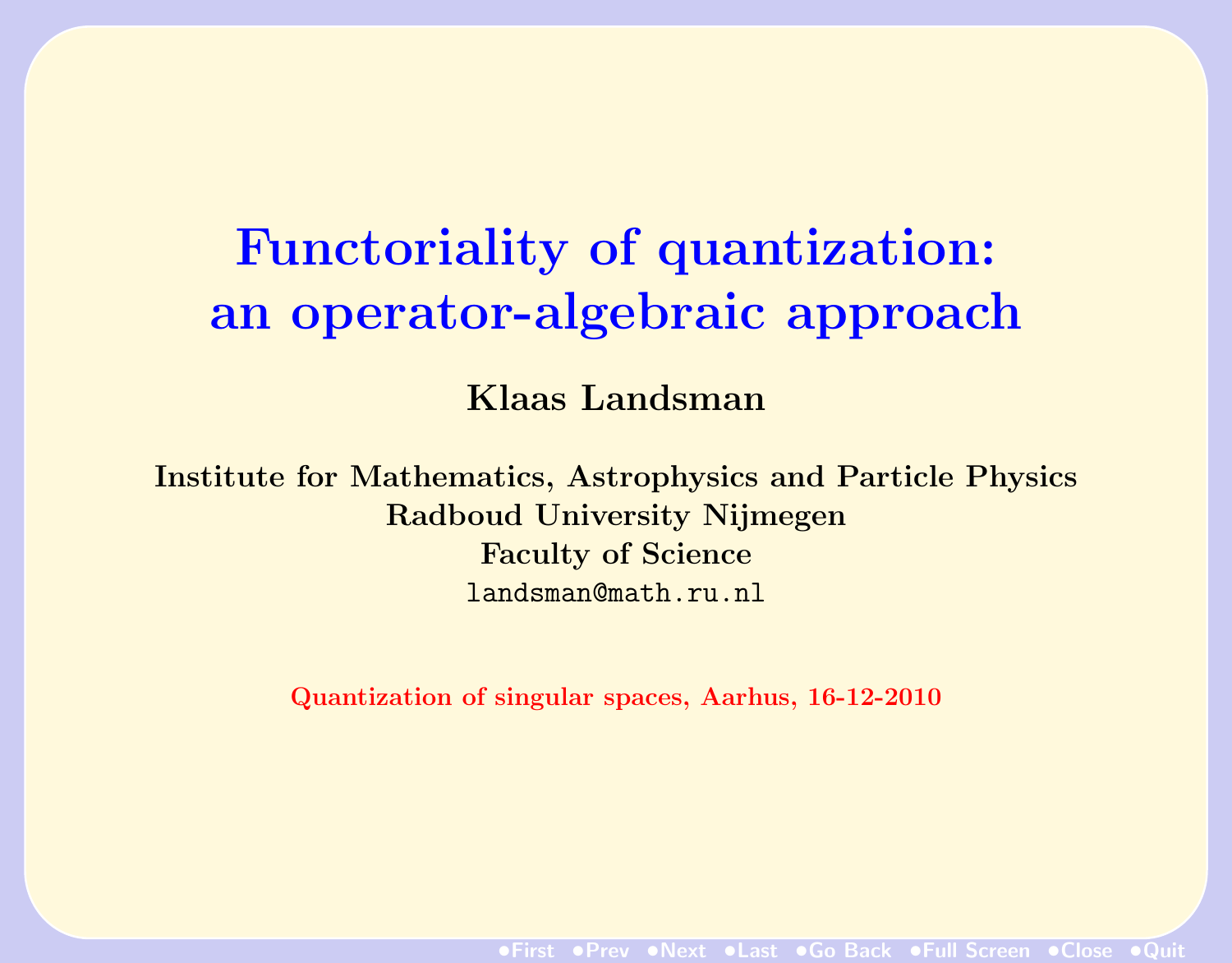### **Literature**

- V. Guillemin and S. Sternberg, Geometric quantization and multiplicities of group representations, Invent. Math. 67, 515-538 (1982)
- P. Baum, A. Connes, and N. Higson, Classifying space for proper actions and K-theory of group C\*-algebras, Contemp. Math. 167, 240-291 (1994)
- Y. Tian and W. Zhang, An analytic proof of the geometric quantization conjecture of Guillemin-Sternberg, Invent. Math. 132, 229-259 (1998)
- N.P. Landsman, Quantized reduction as a tensor product (Quantization of Singular Symplectic Quotients, Oberwolfach 1999), arXiv:math-ph/0008004
- N.P. Landsman, Functorial quantization and the Guillemin-Sternberg conjecture (Twenty Years of Bialowieza, 2005), arXiv:math-ph/030705
- P. Hochs and N.P. Landsman, The Guillemin-Sternberg conjecture for noncompact groups and spaces, J. of K-Theory 1, 473-533 (2008), arXiv:math-ph/0512022
- P. Hochs, Quantisation commutes with reduction for cocompact Hamiltonian group actions, PhD Thesis, Radboud University Nijmegen (2008)
- V. Mathai and W. Zhang, with an appendix by U. Bunke, Geometric quantization for proper actions, Adv. Math. 225, 1224-1247 (2010), arXiv:0806.3138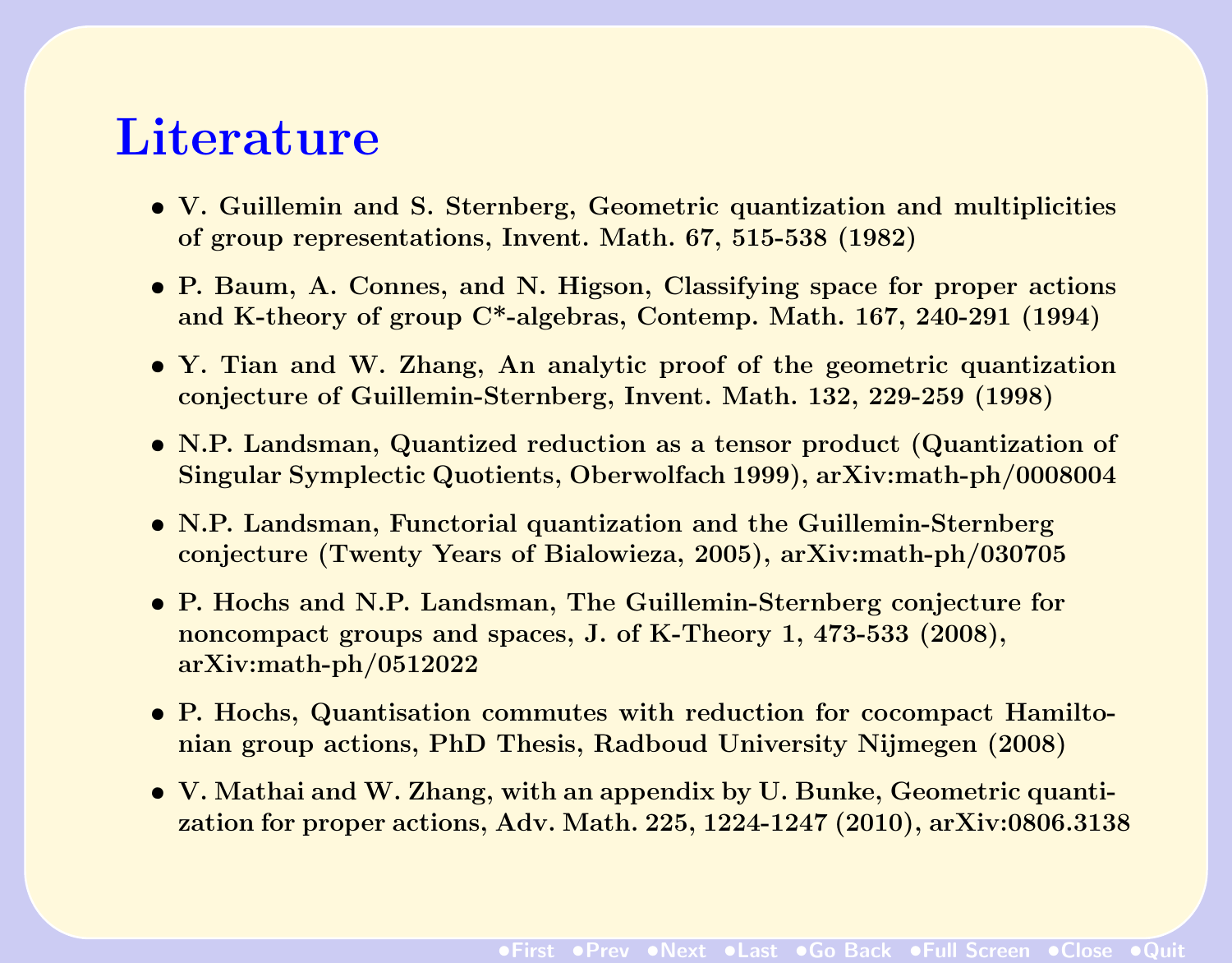### Paths that cross

1. Symplectic geometry and geometric quantization: Guillemin–Sternberg (-Dirac) conjecture ' $[Q, R] = 0$ '

'Geometric quantization commutes with symplectic reduction' Reformulation in terms of equivariant index theory (Bott) Defined and proved for compact groups and manifolds (Noncompact examples: Gotay, Vergne, Paradan, Hochs, . . . )

- 2. Operator algebras and equivariant K-theory:  $\textbf{Baum}-\textbf{Connes~conjecture} \ \mu_r: K^G_\bullet(\underline{E}G) \stackrel{\cong}{\to} K_\bullet(C^*_r)$  $_{r}^{\ast}(G))$ Interesting for noncompact groups G (and proper actions)
- 3. Functoriality of quantization

Can symplectic data be 'neatly' mapped into operator data? Are geometric and deformation quantization perhaps related?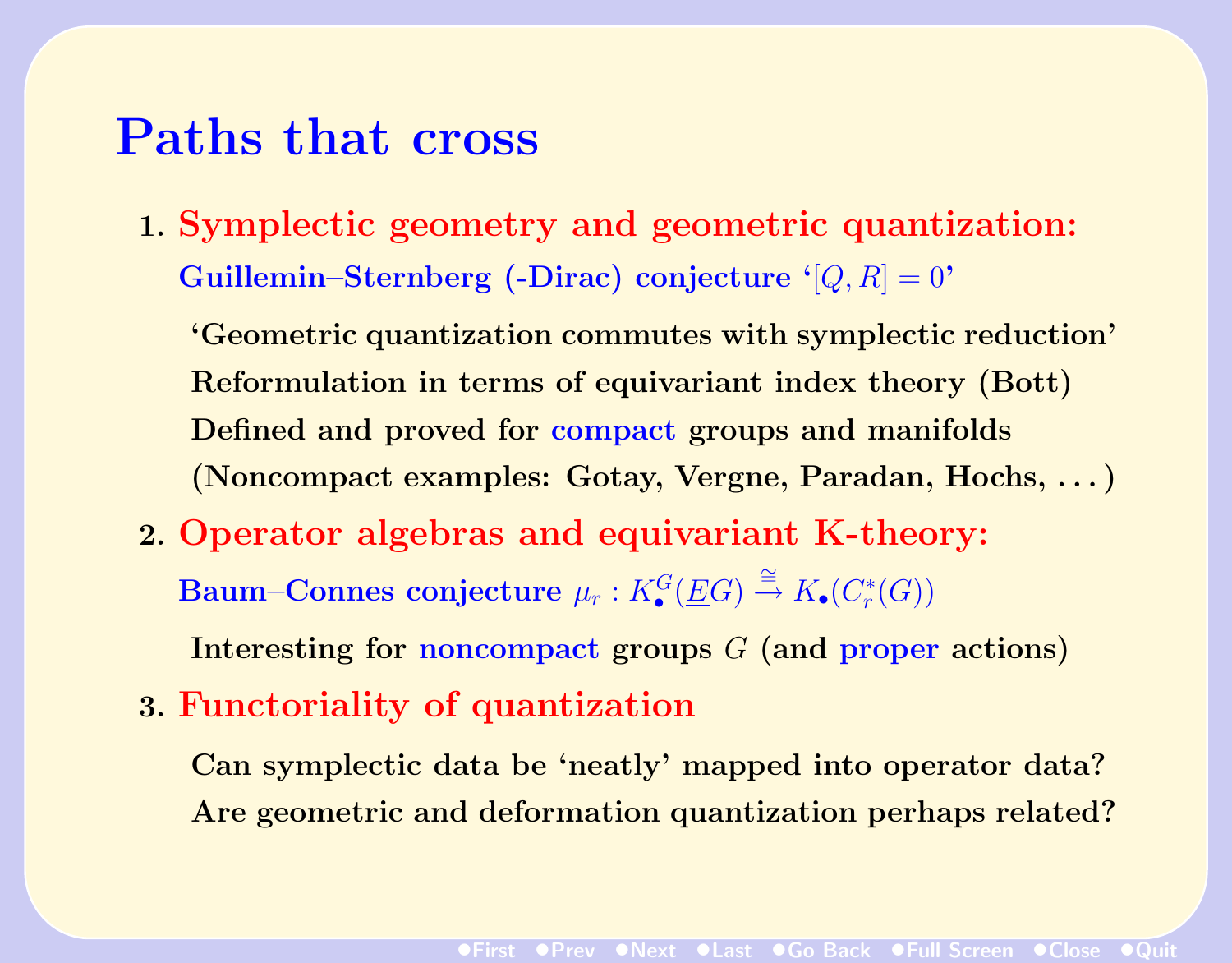# The Janus faces of quantization

- 1. Heisenberg (1925): classical observables  $\rightsquigarrow$  matrices
- 2. Schrödinger (1926): classical states  $\rightsquigarrow$  wave functions
- 3. von Neumann (1932): unification through Hilbert space matrices  $\rightarrow$  operators, wave functions  $\rightarrow$  vectors
- 1. Classical observables form Poisson algebra Quantum observables form  $C^*$ -algebra  $\Rightarrow$  first face: 'Deformation' quantization: Poisson algebra  $\rightsquigarrow C^*$ -algebra
- 2. Classical states form Symplectic manifold  $(M, \omega) \Rightarrow$  2nd face: Geometric quantization: symplectic manifold  $\rightsquigarrow$  Hilbert space
- Classically: state space  $(M, \omega)$  determines observables  $C^{\infty}(M)$
- Quantumly: C<sup>\*</sup>-algebra A determines state space  $S(A)$  (or  $P(A)$ )
- But this doesn't help (very much) for quantization!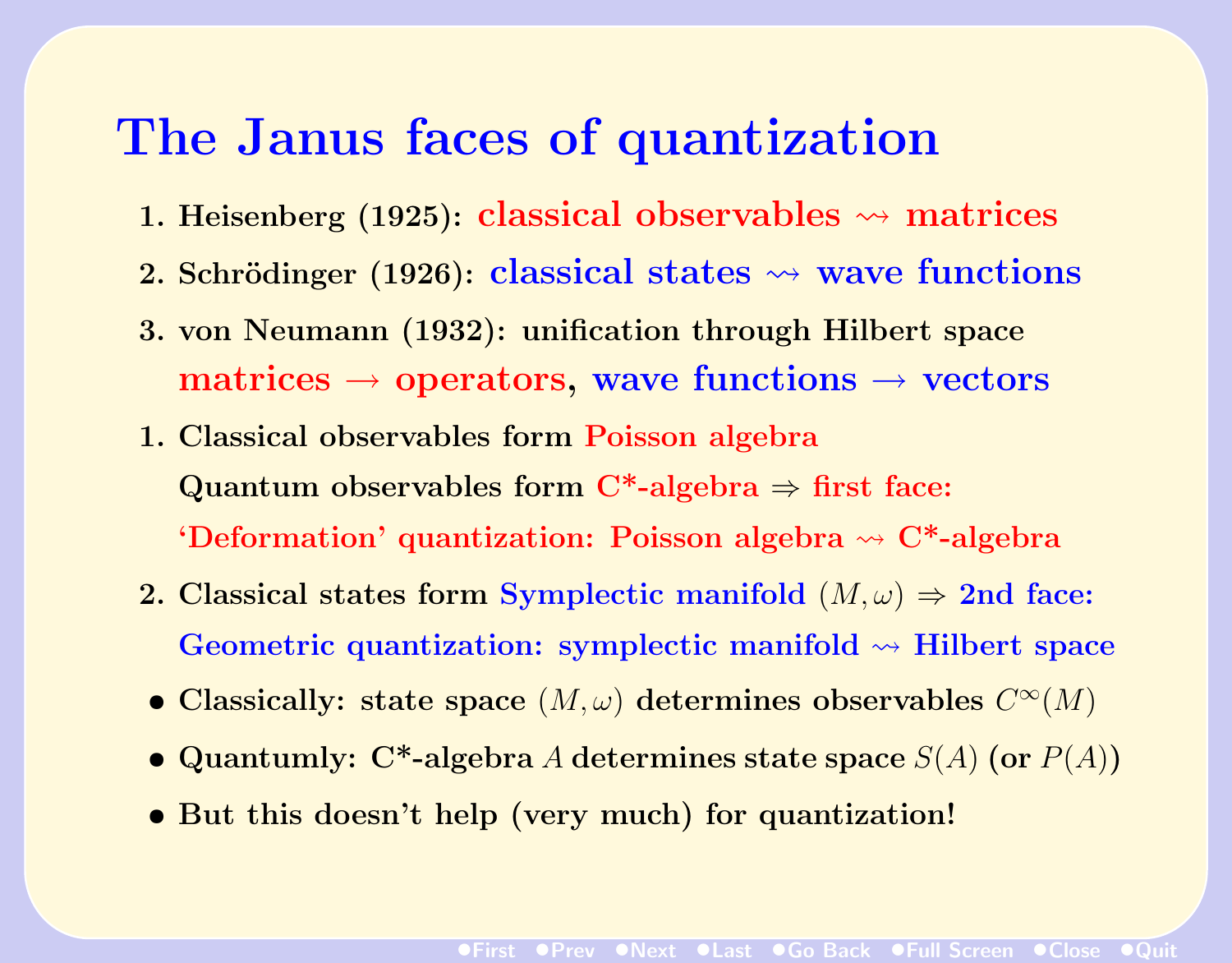# Key examples of quantization

1. 'Strict' deformation quantization (Rieffel)

Lie group G, Lie algebra g, Poisson mfd  $\mathfrak{g}^*$ : for  $X \in \mathfrak{g}$ ,  $\hat{X} \in C^{\infty}(\mathfrak{g}^*)$  defined by  $\hat{X}(\theta) = \theta(X), \ \{\hat{X}, \hat{Y}\} = \widehat{[X, Y]}$ Quantization of Poisson algebra  $C^{\infty}(\mathfrak{g}^*)$  is C<sup>\*</sup>-algebra  $C^*(G)$ 

- 2. Traditional geometric quantization (Kostant, Souriau) compact symplectic manifold  $(M, \omega)$  such that  $[\omega] \in H^2(M, \mathbb{Z})$  $\Rightarrow$  C-line bundle  $L \to M$  plus connection  $\nabla^L$  with  $F(\nabla^L) = 2\pi i \omega$  $\Rightarrow$  almost complex structure J s.t.  $g(\xi, \eta) = \omega(\xi, J\eta)$  is metric  $\Rightarrow$  Hilbert space  $Q(M, \omega, J) = \{s \in \Gamma(L) \mid \nabla^L_{J\xi - i\xi} s = 0, \xi \in \mathbf{X}(M)\}$
- 3. 'Postmodern' geometric quantization

 $Q_B(M,\omega,J) := \pi_*([L]) = \mathrm{index}(\cancel{\not}D^L) \equiv \dim(\ker(\cancel{\not}D^L_+)$  $_{+}^{L}))-\dim (\ker (\not \!\! D_{-}^{L}% )P_{n}^{L}(\theta)\cdot \ln P_{n}^{L}(\theta)\cdot \ln P_{n}^{L}(\theta)\cdot \ln P_{n}^{L}(\theta)$  $\binom{L}{-}$  $\not\!\!\!D^L$  is Spin<sup>c</sup> Dirac operator on  $M$  defined by  $J$  coupled to  $L$ "A definition of quantization that is apparently due to Bott"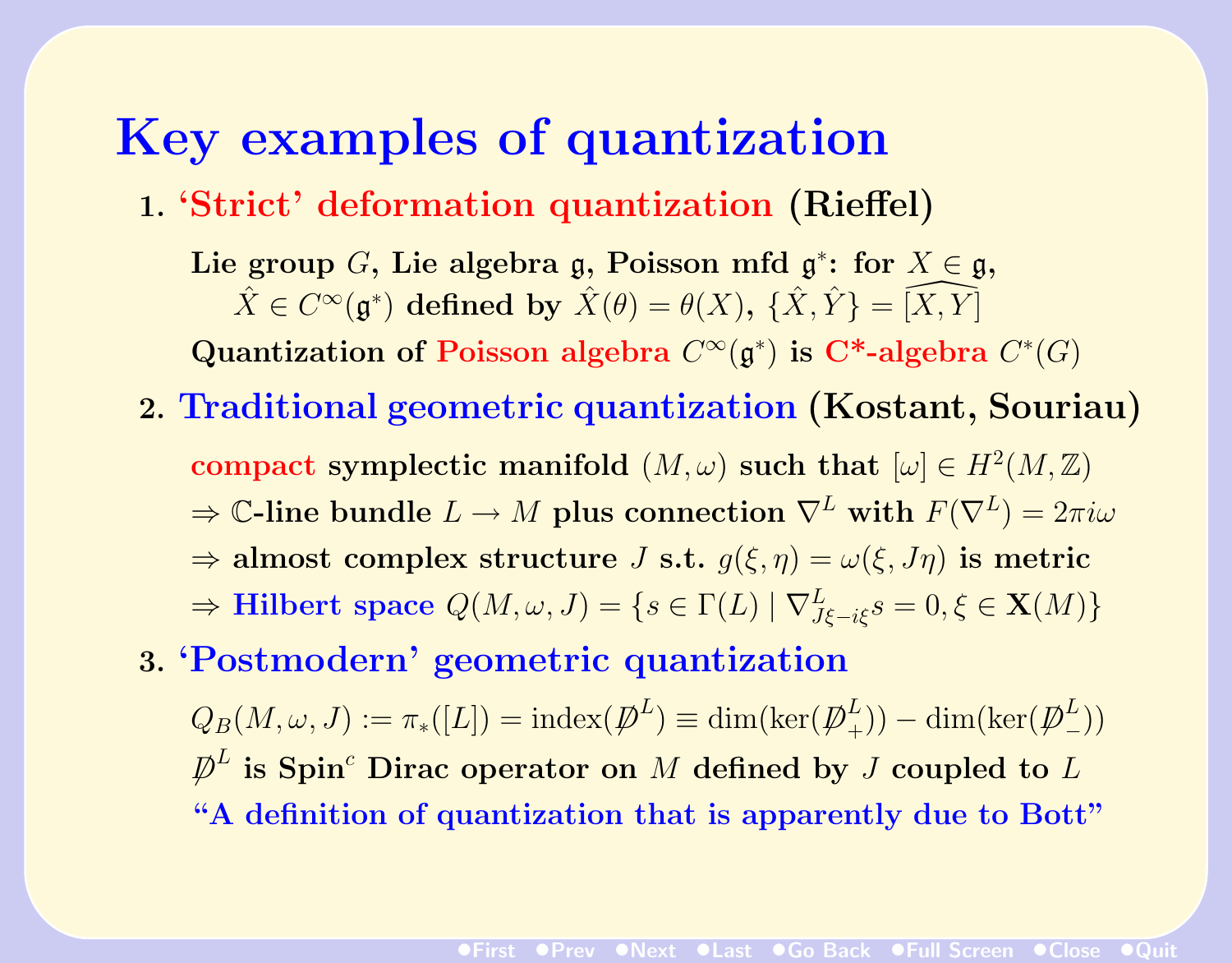# Guillemin-Sternberg-Bott conjecture

Quantization after reduction w.r.t.  $G \circ M$  (G&M compact!):

- 1. Symplectic reduction:  $(M//G, \omega_G)$
- 2. Geometric quantization à la Bott:  $Q_B(M/\!/G,\omega_G) = \mathrm{index}(\not\!\!D^{L/\!/G})$

Reduction after quantization (G&M compact!):

- 1. Equivariant geometric quantization à la Bott:  $Q_B(M,\omega) = \mathrm{index}_G(\not\!\! D^L) = [\ker(\not\!\! D_+^L$  $_{+}^{L})]-[\ker (\not \!\! D_{-}^{L}% )^{L}+\exp (\overline{\omega }^{L}-\varepsilon )^{L}]\cdot \frac{1}{2\pi i}\int_{0}^{L}% d\omega \frac{1}{\sqrt{\varepsilon ^{2}+1}}\cdot \frac{1}{2}% \int_{0}^{L}% d\omega \frac{1}{\sqrt{\varepsilon^{2}+1}}\cdot \frac{1}{2}% \int_{0}^{L}% d\omega \frac{1}{\sqrt{\varepsilon^{2}+1}}\cdot \frac{1}{2}% \int_{0}^{L}% d\omega \frac{1}{\sqrt{\varepsilon^{2}+1}}\cdot \frac{1}{2}% \int_{0}^{L}% d\omega \frac{1}{$  $\binom{L}{-}$   $\in$   $R(G)$
- **2. Quantum reduction:**  $R(G) \to \mathbb{Z}$ ,  $[V] [W] \mapsto \dim(V^G) \dim(W^G)$ So  $Q_B(M,\omega)^G = \dim ((\ker({\not \!\! D}_+^L$  $L^L_+$ )<sup>G</sup>) – dim((ker( $\displaystyle{\not}D_-^L$  $\binom{L}{-}$ <sup>G</sup>
	- $\Rightarrow$  [Q, R] = 0 reads:  $\dim((\ker(\not\!\!D^L_+))$  $(\frac{L}{+})^G$  ) — dim $((\ker(\not \! \! D^L_-))^G)$  $(L)$ <sup> $(L)$ </sup> $)$  = index( $\cancel{p}^{L//G}$ )
		- Proved by many people in mid 1990s (Meinrenken, . . . )
- ! G and M noncompact:  $\dim(\ker(\not\!\!D^L_+)$  $\binom{L}{\pm}$ ) =  $\infty$ , dim((ker( $\displaystyle{\not}D_{\pm}^{L}$  $\left(\frac{L}{\pm}\right)^G)=0, \text{ in } L^2$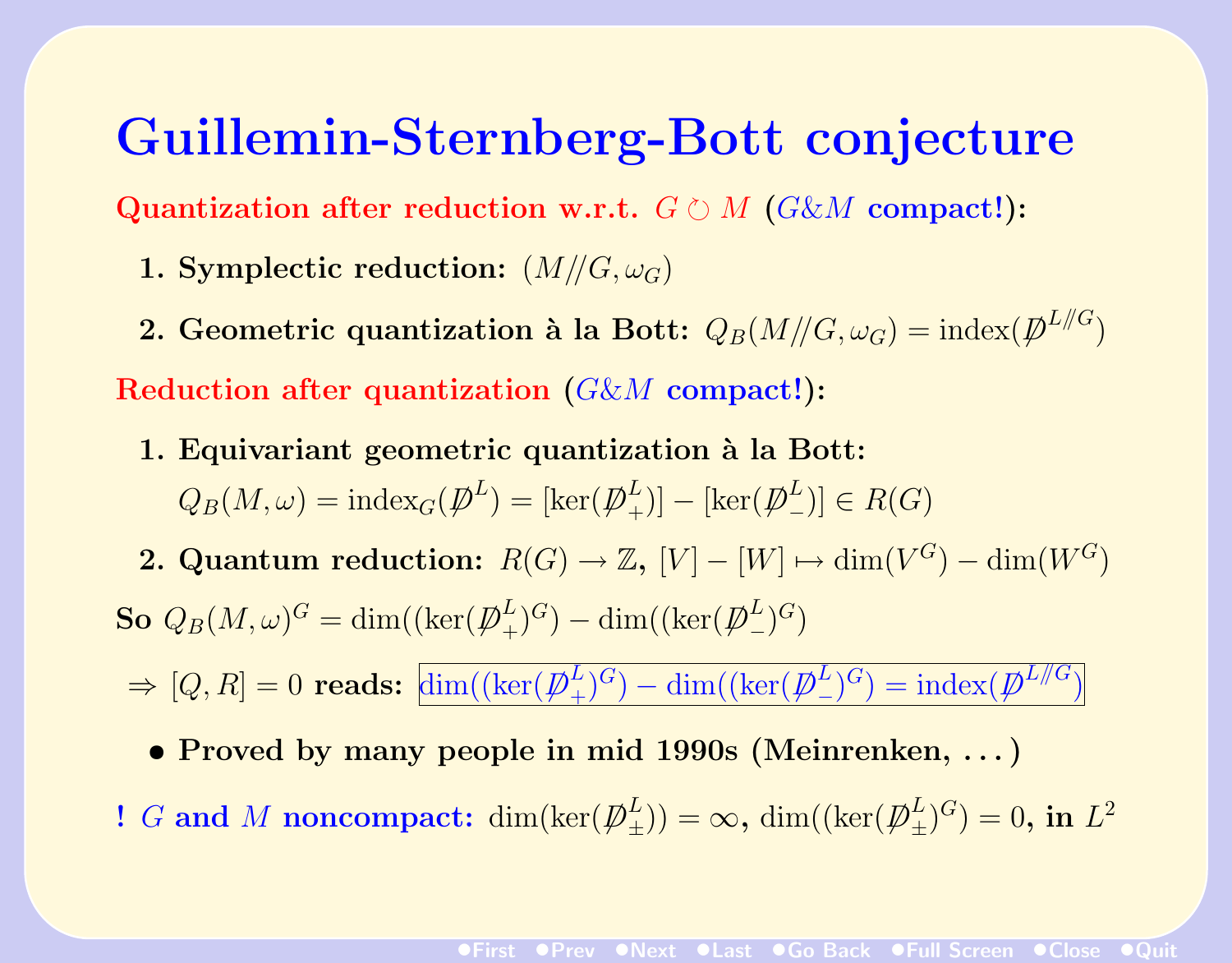# Noncompact groups and manifolds

For noncompact G and M need substantial reformulation of G-S-B conjecture, under assumptions:  $G \circ M$  proper and  $M/G$  compact

#### Compact  $\rightsquigarrow$  noncompact dictionary

- Representation ring  $R(G) \rightsquigarrow K\text{-theory group } K_0(C^*(G))$
- {Operator data  $(H, \mathcal{P}, U(G))$ }  $\rightsquigarrow$  K-homology group  $K_0^G(M)$
- Equivariant index  $\leadsto$  assembly map  $\mu_M^G : K_0^G(M) \to K_0(C^*(G))$
- Quantum reduction  $R(G) \to \mathbb{Z} \rightsquigarrow \text{map } K_0(C^*(G)) \stackrel{x \mapsto x^G}{\longrightarrow} K_0(\mathbb{C}) \cong \mathbb{Z}$ (induced by map  $C^*(G) \to \mathbb{C}$  determined by trivial rep of G)

 $\Rightarrow$  Generalized G-S-B conjecture:  $\left(\mu_M^G\right)$  $\binom{G}{M} \left( \left[ \not{D}^{L} \right] \right) \big)^{G} = \text{index} \left( \not{D}^{L/\!/G} \right)$ 

Proved by Hochs–Landsman (2008) if G contains cocompact discrete normal subgroup, general proof by Mathai–Zhang (2010) through reduction to proof of compact case by Tian–Zhang (1998)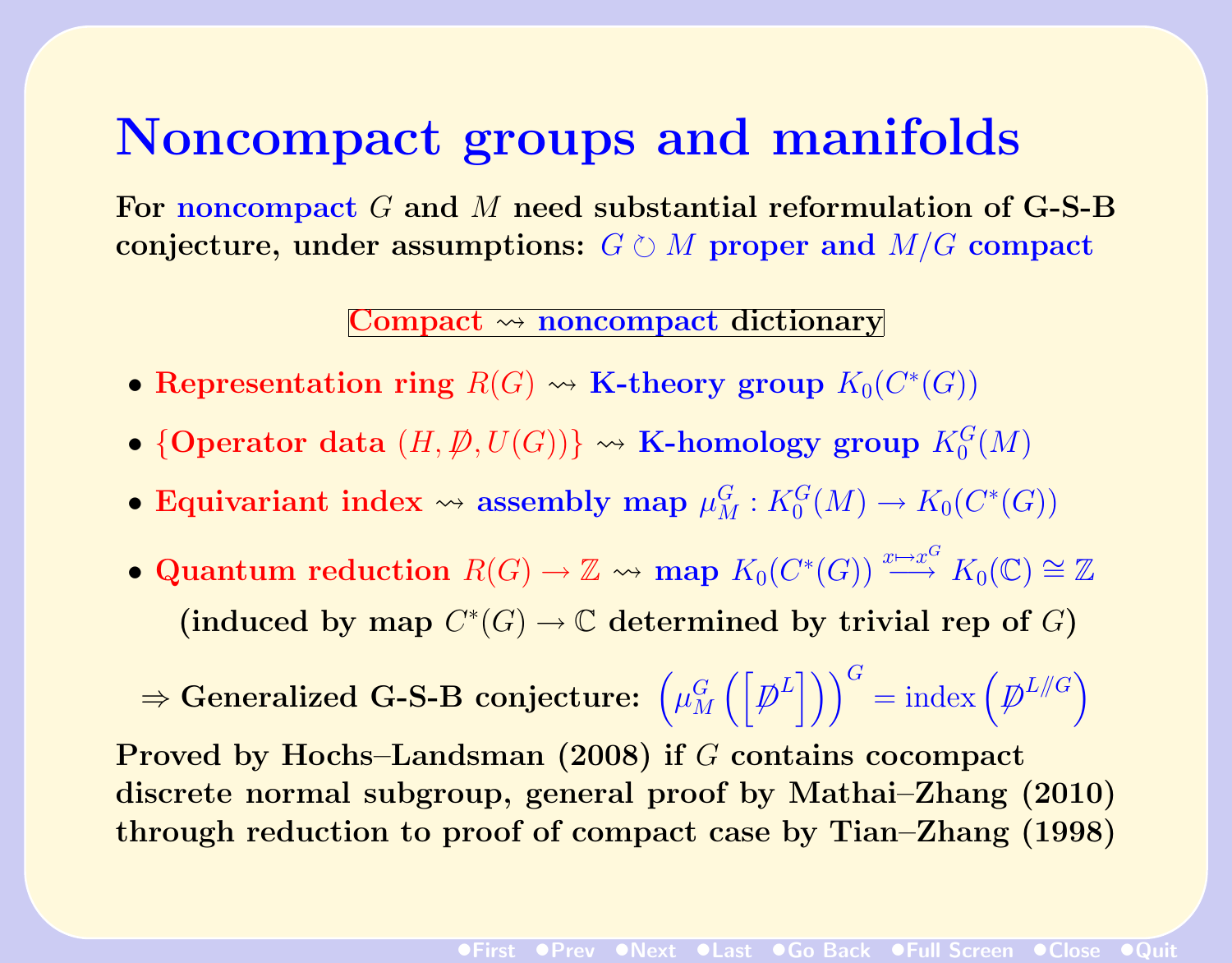### Baum–Connes–Higson assembly map

- K-homology of M: abelian group  $K_0(M) = \{[H, F, \pi]_{\sim h}\}\$ , where:
	- 1.  $H = H_+ \oplus H_-$  is separable  $\mathbb{Z}_2$ -graded Hilbert space
	- 2.  $F \in B(H)$  odd operator,  $F_+ : H_+ \to H_{\pm}$
	- 3.  $\pi: C_0(M) \to B(H)$  is even representation,  $\pi_+(f): H_+ \to H_+$
	- 4.  $[\pi(f), F] \in K(H)$ ,  $f \in C_0(M)$ , i.e. F 'almost' intertwines  $\pi_{\pm}$
	- 5.  $\pi(f)(F^2-1) \in K(H)$ ,  $f \in C_0(M)$ , i.e.  $F_{\pm}$  'locally' Fredholm
- Equivariant K-homology  $K_0^G(M)$ : add proper G-action on M,  $C_0(M)$ -covariant rep  $U(G)$  on H, commuting with F mod  $K(H)$
- K-theory of  $\hat{G}$ :  $K_0(C^*(G)) = \{[E_1] [E_2]\}, E_i$  f.g.p.  $C^*(G)$ -modules

 ${\bf Description ~of ~(unreduced)~ assembly~map}~ \mu_M^G: K_0^G(M) \rightarrow K_0(C^*(G))$ :

- 1. Unitary  $G$ -rep  $U$  on  $H$  turns  $H$  into (Hilbert)  $C^*(G)$ -module: for G unimodular, right  $C^*(G)$ -action is  $\pi(f) = \int_G dg \, f(g^{-1}) U(g)$
- 2.  $K_0^G(M) \ni [H, F, \pi, U(G)]_{\sim h} \mapsto [\ker(F'_+)] [\ker(F'_-)] \in K_0(C^*(G))$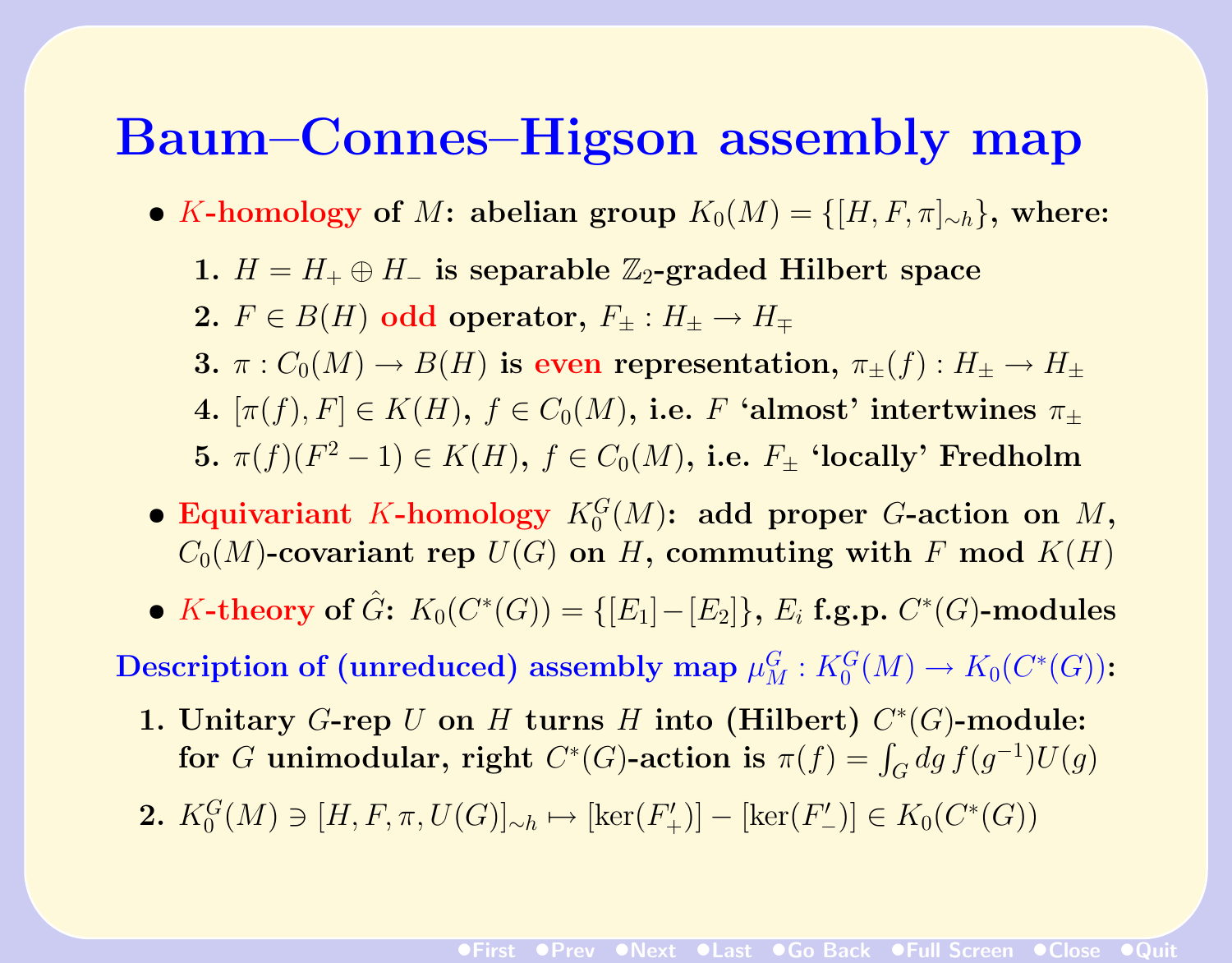**Proof of** 
$$
\left(\mu_M^G\left(\left[\not{D}^L\right]\right)\right)^G = \text{index}\left(\not{D}^L\middle/\middle|G\right)
$$

- $(M,\omega)$  symplectic G-manifold  $\Rightarrow$  almost complex structure J
- Spinor bundle  $S_J \to M$  for G-inv. Spin<sup>c</sup>-structure defined by J
- $E = S_J \otimes L$  with  $L \to M$  prequantization line bundle w.r.t.  $\omega$
- $\bullet \not\!\! D^L : \Gamma(E) \to \Gamma(E)$  is G-inv. Spin<sup>c</sup> Dirac operator coupled to L
- 1.  $G \circ M$  cocompact  $\Rightarrow \exists$  compact  $Y \subset M$  such that  $G \cdot Y = M$
- 2. Pick  $c \in C_c^{\infty}$  $\mathcal{C}_c^\infty(M)$  s.t.  $Y \subset \text{supp}(c)$ ,  $\int_G dg \, c(g^{-1}x)^2 = 1 \, \, \forall x \in M$ 3.  $L_c^2$  $c^2(E)^G = c \cdot L^2_{loc}(E)^G \subset L^2(E)$ ,  $H_c^1(E)^G = c \cdot H_{loc}^1(E)^G \subset H^1(E)$  $4. \not\!\!D_c^L$  $\frac{L}{c} \equiv [L_c^2]$  $\mathcal{C}^2_c(E)^G] \circ \not\!\!\!D^L \circ [H^1_c(E)^G]: H^1_c(E)^G \to L^2_c$  $\frac{2}{c}(E)^G$  is Fredholm  $\int \mu_M^G$ M hD/ L i<sup>G</sup> Bunke = index(D/ L  $\mathcal{L}_c^L$ )  $\overset{\text{MZ}}{=} \dim(\text{ker}_{\Gamma(E)}(\not\!\!\!\!D^L_+)$  $(\mu_+^L)^G) - \dim(\ker_{\Gamma(E)}(\not \!\! D_-^L)$  $\binom{L}{-}$ <sup>G</sup>  $\mathbb{Z}^{\text{MZ}}_p$  index $(\mathbb{Z}^{L/G}) \stackrel{\text{TZ}}{=} \text{index}(\mathbb{Z}^{L/\!/G})$  by localization to  $\Phi^{-1}(0)$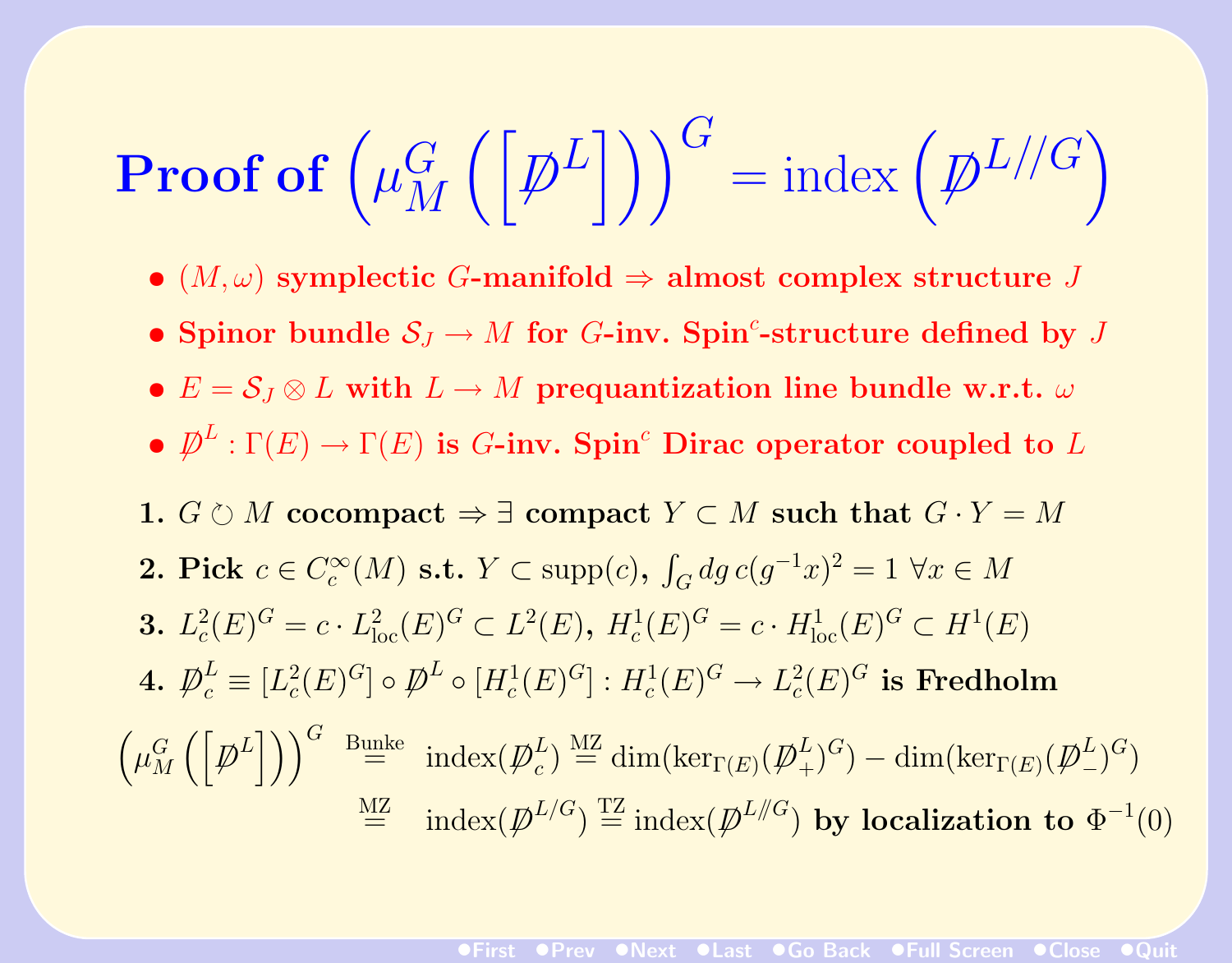# Functorial quantization

- 'Explains' generalized Guillemin-Sternberg-Bott conjecture as a special instance of functoriality of quantization
- Unifies the Janus faces of quantization into a functor Q
- 1. Domain of Q: category of (quantizable) 'regular dual pairs'
	- (a) (integrable) Poisson manifolds as objects
	- (b) (regular) Weinstein dual pairs  $[P_1 \leftarrow M \rightarrow P_2]_{\cong}$  as arrows
- 2. Codomain of Q: Kasparov's category KK
	- (a) (separable) C\*-algebras as objects
	- (b) [graded Hilbert bimodules 'with operator']<sub>∼h</sub> as arrows
- 3. Hypothetical quantization functor (based on examples only)
	- (a) Deformation quantization:  $P_i \rightarrow \mathbb{C}^*$ -algebra  $A_i$
	- (b) Geometric quantization:  $M \leadsto \text{``[Spin^c$ Dirac operator } \bar{\mathcal{P}}^L]_?$
	- (c) Functorial quantization:  $[P_1 \leftarrow M \rightarrow P_2] \rightsquigarrow [D^L] \in KK(A_1, A_2)$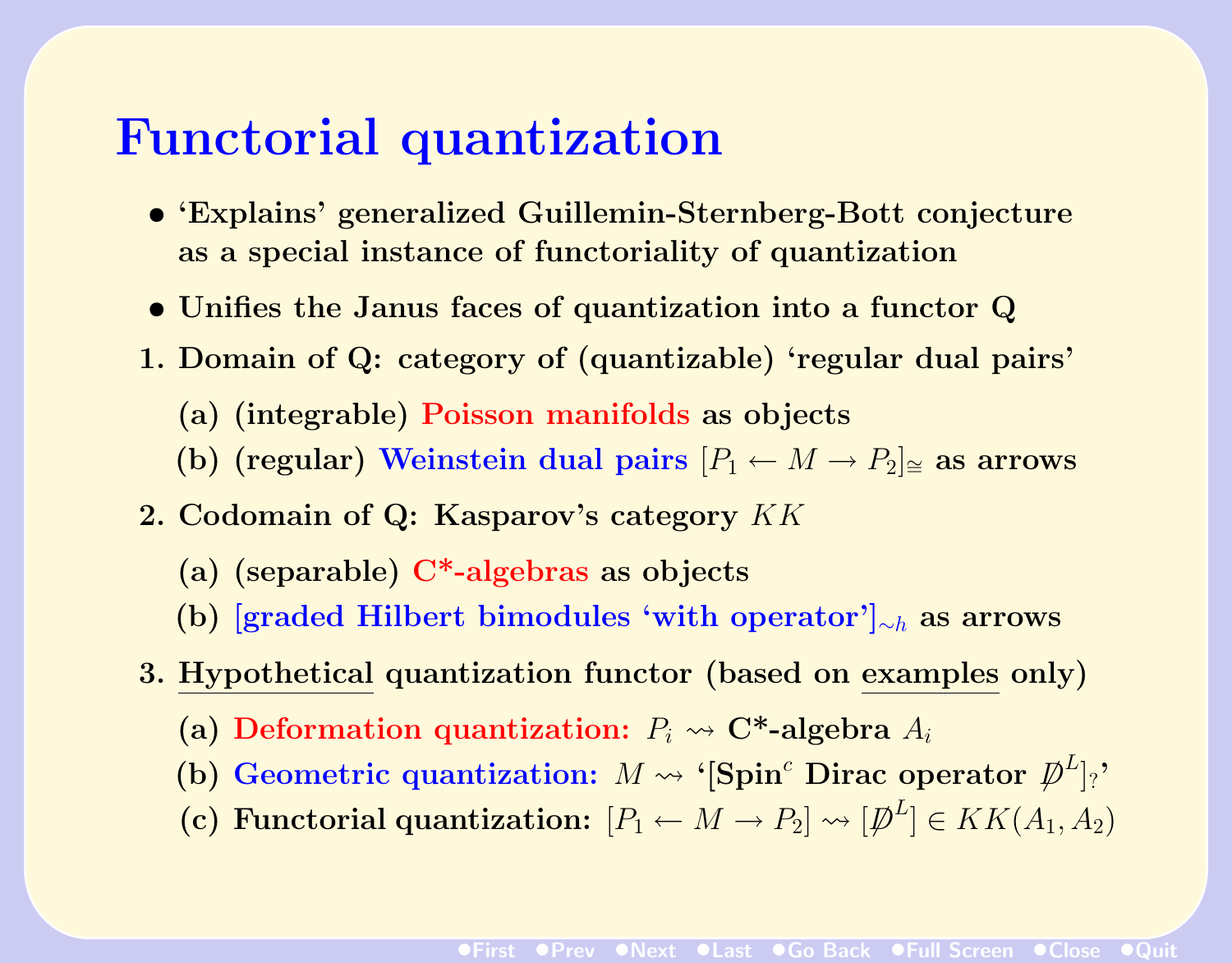# Category of Weinstein dual pairs

- $\bullet$   $P_1^-$ 1  $\stackrel{\phi_1}{\longleftarrow} M \stackrel{\phi_2}{\longrightarrow} P_2$  (*M* symplectic,  $P_i$  Poisson mfds,  $\phi_i$  complete Poisson maps) forms dual pair if  $\{\phi_1^*\}$  $f_1^* f_1, \phi_2^* f_2$  = 0,  $f_i \in C^{\infty}(P_i)$
- Poisson mfd  $P$  is integrable if  $P$  is base mfd of some symplectic groupoid  $\Gamma(P)$  (unique/≅ if s-connected & s-simply connected)
- Poisson map  $M \stackrel{\phi}{\longrightarrow} P$  is integrable if  $\phi$  is base map of some symplectic groupoid action on  $M \leftrightarrow P$  integrable,  $\phi$  complete)
- Dual pair  $P_1^-$ 1  $\stackrel{\phi_1}{\longleftarrow} M \stackrel{\phi_2}{\longrightarrow} P_2$  is regular if both  $\phi_i$  are integrable and  $P_1^-$ 1  $\stackrel{\phi_1}{\longleftarrow} M$  is principal  $\Gamma(P_2)$ -bundle (cf. Moerdijk)
- Iso classes of regular dual pairs form arrows of category: Product of  $P_1^+ \leftarrow M \rightarrow P$  and  $P \leftarrow N \rightarrow P_2$  is symplectic reduction of coisotropic constraint  $C = M \times_{P} N \subset M \times N$  (Xu)
- $\Rightarrow$  Category of regular dual pairs  $\simeq$  category of s-simply connected symplectic groupoids with right principal symplectic bibundles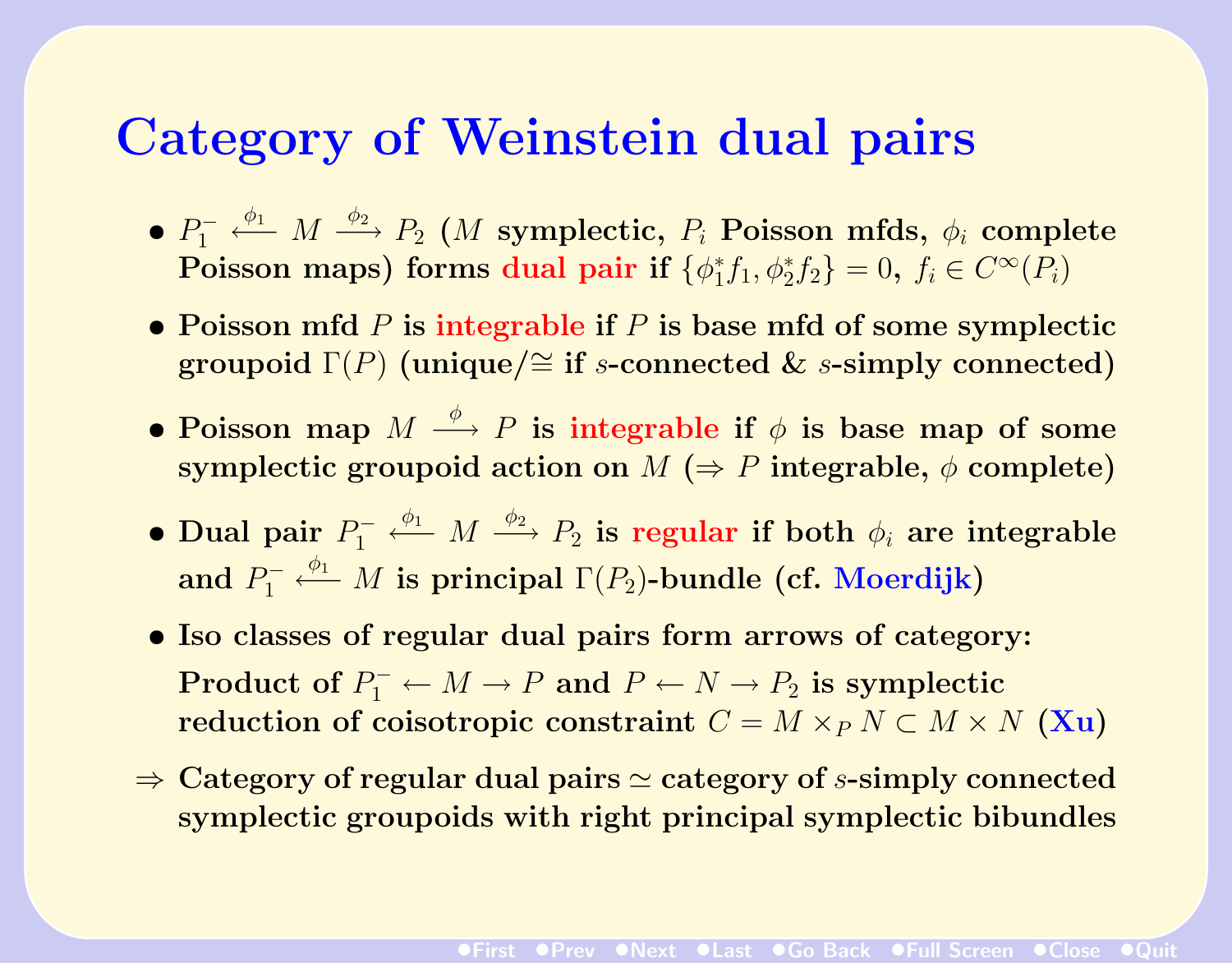### Kasparov's category KK

- Category  $KK$  has  $C^*$ -algebras as objects and homotopy classes of  $\mathbb{Z}_2$ -graded Hilbert bimodules 'with operator' as arrows:
- 1. A-B Hilbert bimodule  $E = E_+ \oplus E_+$  has B-valued inner product such that  $\langle a^*\psi, \phi \rangle = \langle \psi, a\phi \rangle$ ,  $a \in A$ , and  $\langle \psi, \phi \rangle = \langle \psi, \phi \rangle$ ,  $b \in B$
- 2. Odd operator  $F : E \to E$  almost intertwines even A-action
- 3. F is locally Fredholm w.r.t. A-action on E (relative to  $K(E)$ )
- 4.  $A-C([0,1], B)$  Hilbert bimodules give notion of homotopy h
- **5.** Abelian group  $KK(A, B) = \{[A, B, E, F]_{\sim h}\}\ (E \text{ countably gen.}/B)$
- **6. Kasparov product**  $KK(A, B) \times KK(B, C) \rightarrow KK(A, C)$ gives arrow composition in KK (functorial in every way)
- 7.  $KK(A, \mathbb{C}) =: K^0(A)$  defines K-homology,  $K_0(M) \equiv K^0(C_0(M))$
- 8.  $KK(\mathbb{C}, B) \cong K_0(B)$  through  $[\mathbb{C}, B, E, F]_{\sim h} \mapsto [\ker(F_+')] [\ker(F_-')]$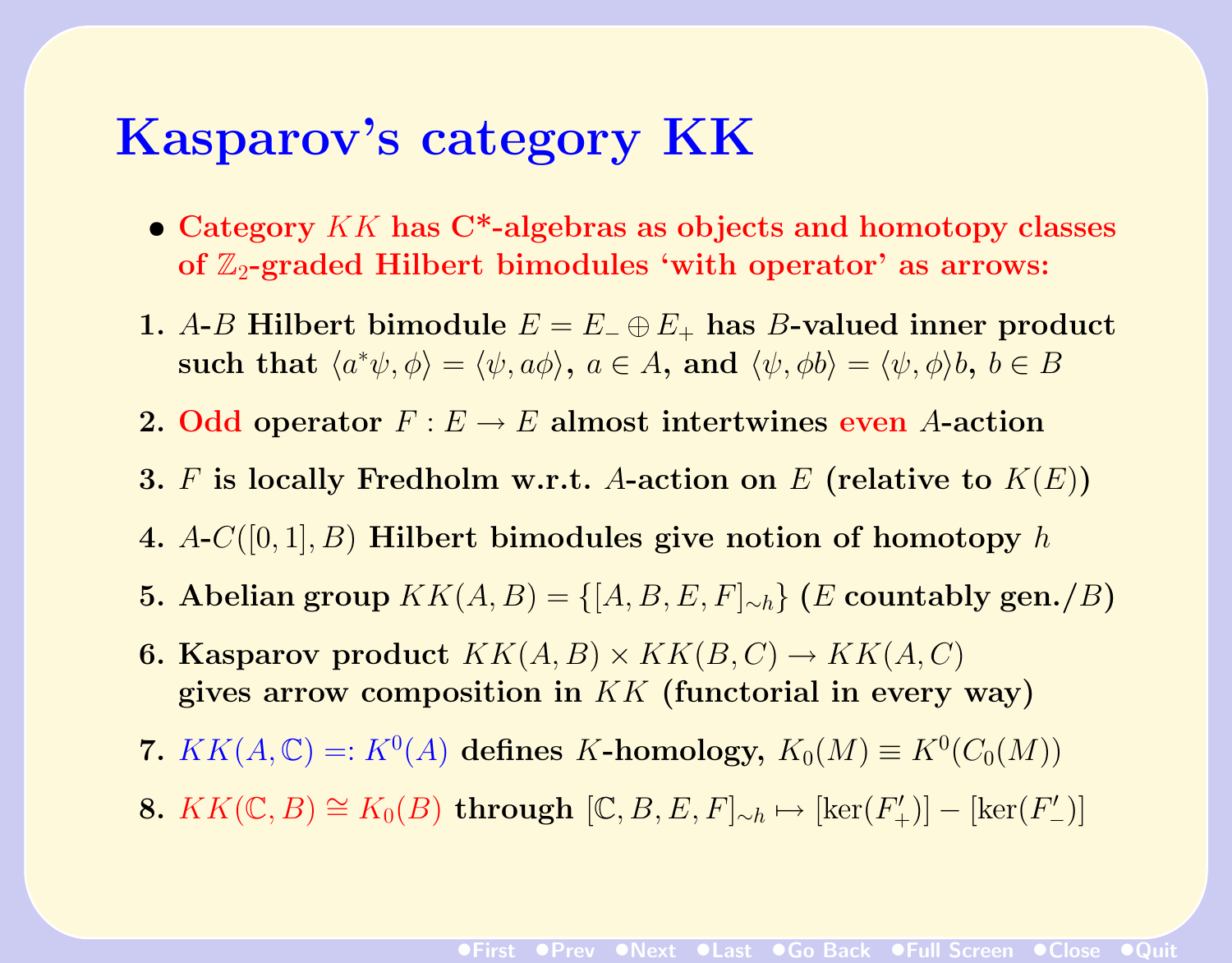### Examples of functorial quantization

- 1. Symplectic manifold M yields dual pair  $pt \leftarrow M \rightarrow pt$ 
	- (a) Deformation quantization:  $pt \rightarrow \mathbb{C}$
	- (b) Geometric quantization:  $(M, \omega) \rightsquigarrow [\not\!\!\!D^L]_?$
	- (c) Functorial quantization:  $(pt \leftarrow M \rightarrow pt) \rightsquigarrow [\not{D}^L] \in KK(\mathbb{C}, \mathbb{C})$  $\textbf{Identification} \,\, KK(\mathbb{C},\mathbb{C}) \cong \mathbb{Z} \,\, \textbf{identifies} \,\, [\not \!\! D^L] \cong \textbf{index}(\not \!\! D^L)$
- 2. Hamiltonian group action  $G \circ M$  generated by momentum map  $\Phi: M \to \mathfrak{g}^*$  yields dual pair  $pt \leftarrow M \stackrel{\Phi}{\to} \mathfrak{g}^*$  (assume G connected)
	- (a) Deformation quantization:  $pt \rightarrow \mathbb{C}$ ,  $\mathfrak{g}^* \rightarrow C^*(G)$
	- (b) Geometric quantization:  $(M, \omega) \rightsquigarrow [\not\!\!\!D^L]_?$
	- (c) Functorial quantization:  $(pt \leftarrow M \rightarrow \mathfrak{g}^*) \rightsquigarrow [\mathcal{P}^L] \in KK(\mathbb{C}, C^*(G))$  $KK(\mathbb{C}, C^*(G)) \cong K_0(C^*(G))$  identifies  $[\mathcal{P}^L] \cong \mu_M^G([\mathcal{P}^L]_{K_0^G(M)})$

3.  $(\mathfrak{g}^* \leftarrow 0 \rightarrow pt) \rightsquigarrow [\not\!\!\!D = 0] \in KK(C^*(G), \mathbb{C})$ , trivial action  $C^*(G) \circlearrowright \mathbb{C}$